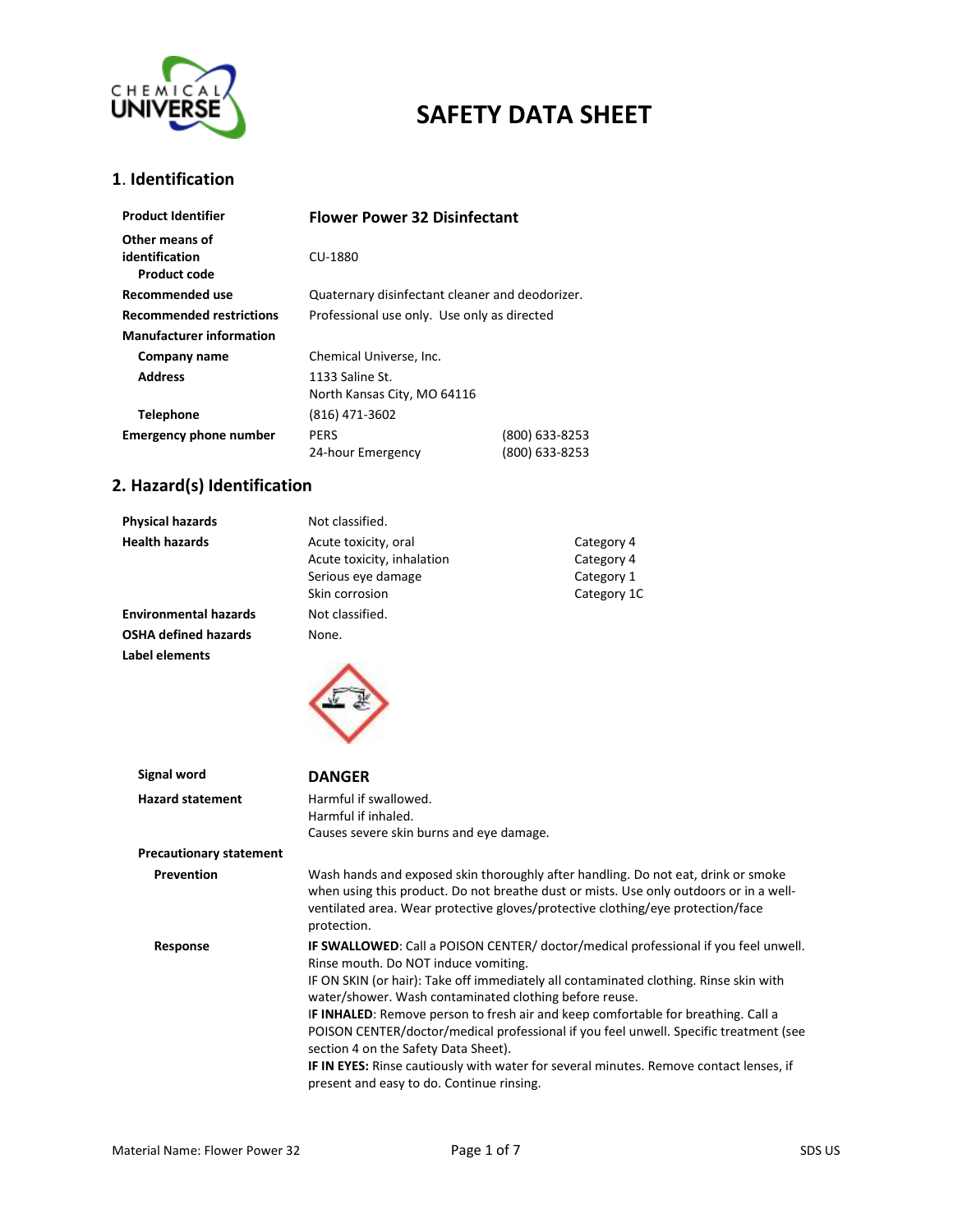

| <b>Storage</b>                               | Store locked up. Keep containers closed and away from unauthorized personnel                                                                                                                                                                                     |
|----------------------------------------------|------------------------------------------------------------------------------------------------------------------------------------------------------------------------------------------------------------------------------------------------------------------|
| <b>Disposal</b>                              | Dispose of contents/containers in accordance with local/regional/national/international<br>regulations. This product is a registered pesticide and is hazardous to the environment.<br>Dispose in accordance with label directions, or contact your regional EPA |
| Hazard(s) not otherwise<br>classified (HNOC) | None.                                                                                                                                                                                                                                                            |
| <b>Supplemental information</b>              | None.                                                                                                                                                                                                                                                            |

## **3. Composition/information on ingredients**

| <b>Mixture Componen(s)</b>                       |                   |       |
|--------------------------------------------------|-------------------|-------|
| <b>Chemical name</b>                             | <b>CAS number</b> | %     |
| Alkyl dimethyl benzyl ammonium chloride (C12-16) | 68424-85-1        | 1.08  |
| Octyl decyl dimethyl ammonium chloride           | 32426-11-2        | 1.02  |
| Didecyl dimethyl ammonium chloride               | 7173-51-5         | 0.41  |
| Dioctyldimethylammonium chloride                 | 5538-94-3         | 0.41  |
| Ethanol                                          | 64-17-5           | 0.34  |
| Other components below reportable levels         |                   | 95-96 |

#### **4. First-aid measures**

| <b>Inhalation</b>                                                            | Move to fresh air. Call a physician if symptoms develop or persist. Harmful if inhaled.                                                                                                                                                                                    |
|------------------------------------------------------------------------------|----------------------------------------------------------------------------------------------------------------------------------------------------------------------------------------------------------------------------------------------------------------------------|
| <b>Skin contact</b>                                                          | Remove contaminated clothing immediately and wash skin with soap and water. In case of<br>eczema or other skin disorders: Seek medical attention and take along these instructions.                                                                                        |
| Eye contact                                                                  | Rinse with water for at least 15 minutes. Remove contact lenses if present and easy to do<br>so. Immediately call a physician or transport to hospital.                                                                                                                    |
| Ingestion                                                                    | Rinse mouth. Get medical attention immediately. Do not induce vomiting.                                                                                                                                                                                                    |
| <b>Most important</b><br>symptoms/effects, acute and<br>delayed              | Can cause serious eye damage. Can cause burning sensation in affected areas. Shortness of<br>breath, respiratory tract irritation or damage. Hydrochloric acid is extremely destructive to<br>tissues of the mucous membranes and upper respiratory tract, eyes, and skin. |
| Indication of immediate<br>medical attention and<br>special treatment needed | Provide general support measures and treat symptomatically. Keep victim under<br>observation. Symptoms may be delayed.                                                                                                                                                     |
| <b>General information</b>                                                   | Ensure that medical personnel are aware of the material(s) involved, and take precautions<br>to protect themselves. Wash contaminated clothing before reuse. Use with extreme<br>caution.                                                                                  |
|                                                                              | Note to physician: If the product is ingested, probable mucosal damage may contraindicate<br>the use of gastric lavage. Treat the affected person appropriately.                                                                                                           |

#### **5. Fire-fighting measures**

| Suitable extinguishing media                                        | Water fog. Foam. Dry chemical powder. Carbon dioxide $(CO2)$                                     |
|---------------------------------------------------------------------|--------------------------------------------------------------------------------------------------|
| Unsuitable extinguishing<br>media                                   | Do not use water jet as an extinguisher, as this will spread any liquid-fueled fire.             |
| Specific hazards arising from<br>the chemical                       | During fire, gases hazardous to health may be formed (hydrogen chloride gas).                    |
| Special protective equipment<br>and precautions for<br>firefighters | Self-contained breathing apparatus and full protecting clothing must be worn in case of<br>fire. |
| <b>Fire-fighting</b><br>equipment/instructions                      | Move containers from fire area if you can do so without risk.                                    |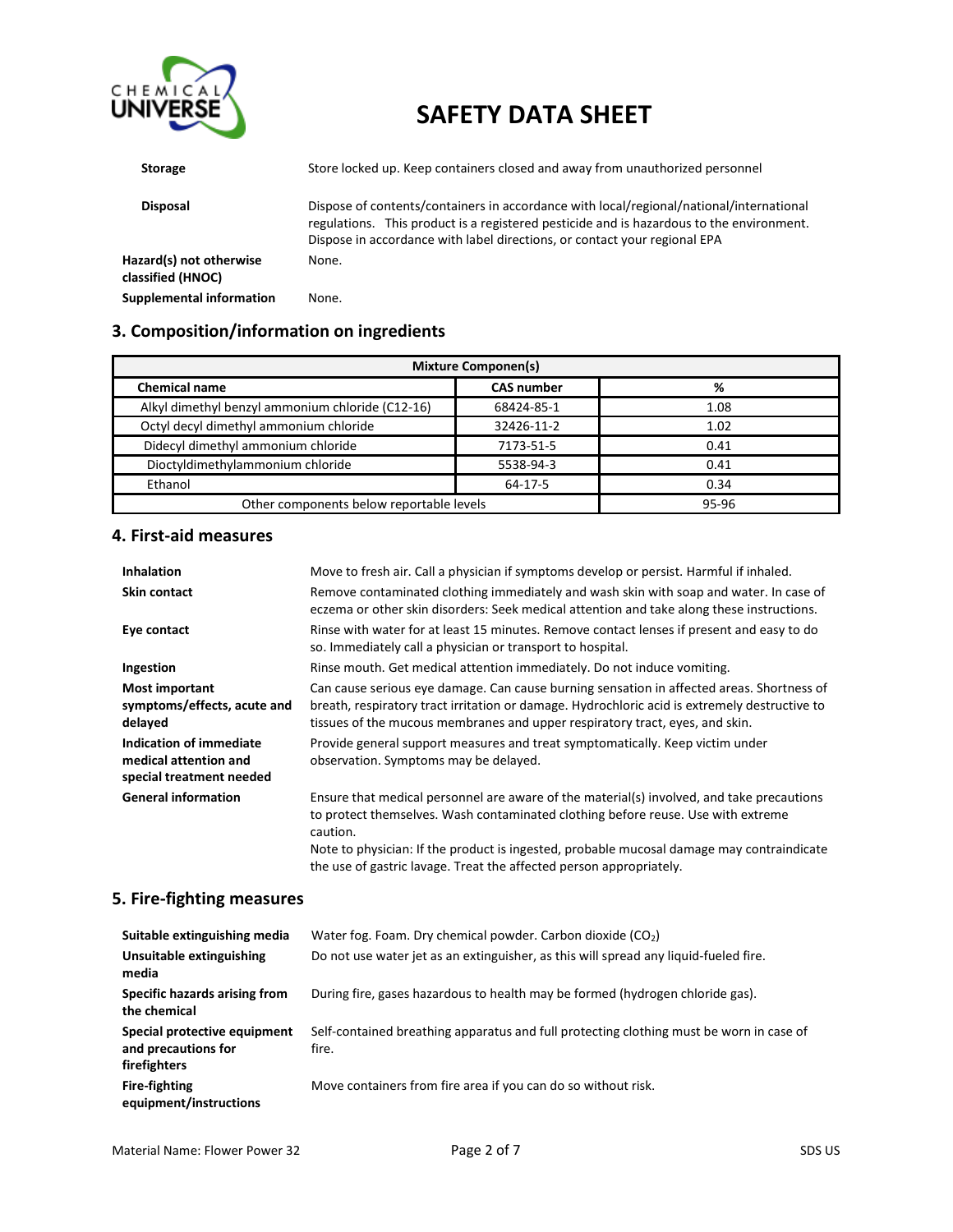

| <b>Specific methods</b>                                                   | Use standard firefighting procedures and consider the hazards of other involved materials.                                                                                                                                                                                                                                                                                                                                                                                                             |  |
|---------------------------------------------------------------------------|--------------------------------------------------------------------------------------------------------------------------------------------------------------------------------------------------------------------------------------------------------------------------------------------------------------------------------------------------------------------------------------------------------------------------------------------------------------------------------------------------------|--|
| <b>General fire hazards</b>                                               | No unusual fire or explosion hazards noted.                                                                                                                                                                                                                                                                                                                                                                                                                                                            |  |
| 6. Accidental release measures                                            |                                                                                                                                                                                                                                                                                                                                                                                                                                                                                                        |  |
| Personal precautions,<br>protective equipment and<br>emergency procedures | Keep unnecessary personnel away. Keep people away from and upwind of spill/leak. Keep<br>out of low areas. Wear appropriate protective equipment and clothing during clean-up.<br>Avoid inhalation of vapors or mists. Do not touch damaged containers or spilled materials<br>unless wearing appropriate protective clothing. Ensure adequate ventilation. Local<br>authorities should be advised if significant spillages cannot be contained. For personal<br>protection, see section 8 of the SDS. |  |
| <b>Methods and materials for</b>                                          | This product is miscible in water.                                                                                                                                                                                                                                                                                                                                                                                                                                                                     |  |
| containment and cleaning up                                               | Large spills: Stop the flow of material, if this is without risk. Dike the spilled material, where<br>this is possible. Cover with plastic sheet to prevent spreading. Absorb in vermiculite, dry<br>sand or earth and place into containers. Prevent entry into waterways, sewer, basements<br>or confined areas. Following product recovery, flush area with water.                                                                                                                                  |  |
|                                                                           | Small spills: Wipe up with absorbent material (e.g. cloth, general purpose absorbent<br>wipes). Clean surface thoroughly with soap and water to remove residual contamination.                                                                                                                                                                                                                                                                                                                         |  |
|                                                                           | Never return spills to original container for re-use. For waste disposal, see section 13 of the<br>SDS.                                                                                                                                                                                                                                                                                                                                                                                                |  |
| <b>Environmental precautions</b>                                          | Avoid discharge into areas not consistent with package labeling. The product contains an<br>EPA TSCA-registered disinfectant. Do not discharge un-used product to municipal sewers<br>without authorization.                                                                                                                                                                                                                                                                                           |  |

## **7. Handling and storage**

| <b>Precautions for safe handling</b>                               | Avoid breathing mist or vapor. Avoid contact with eyes, skin, and clothing. Avoid prolonged<br>exposure. Provide adequate ventilation. Wear appropriate personal protective equipment.<br>Observe good industrial hygiene practices.<br>DO NOT CONTAMINATE WATER, FOOD OR FEED BY STORAGE OR DISPOSAL. |
|--------------------------------------------------------------------|--------------------------------------------------------------------------------------------------------------------------------------------------------------------------------------------------------------------------------------------------------------------------------------------------------|
| Conditions for safe storage,<br>including any<br>incompatibilities | Store in original tightly closed container. Store away from incompatible materials (see<br>section 10 of the SDS).<br>PESTICIDE STORAGE: Store in a dry place no lower in temperature than 50°F or higher than<br>$120^\circ F$ .                                                                      |

### **8. Exposure controls/personal protection**

| <b>Occupational exposure limits</b>                                   | No information.                                                                                                                                                                                                                                                                                                                                                                                                                    |  |
|-----------------------------------------------------------------------|------------------------------------------------------------------------------------------------------------------------------------------------------------------------------------------------------------------------------------------------------------------------------------------------------------------------------------------------------------------------------------------------------------------------------------|--|
| <b>Biological limit values</b>                                        | No information.                                                                                                                                                                                                                                                                                                                                                                                                                    |  |
| Appropriate engineering<br>controls                                   | Good general ventilation (typically 10 air changes per hour) should be used. Ventilation<br>rates should be matched to conditions. If applicable, use process enclosures, local exhaust<br>ventilation, or other engineering controls to maintain airborne levels to an acceptable<br>level. It is recommended that users of this product perform a risk assessment to determine<br>the appropriate personal protective equipment. |  |
| Individual protection measures, such as personal protective equipment |                                                                                                                                                                                                                                                                                                                                                                                                                                    |  |
| Eye/face protection                                                   | Avoid contact with eyes. Wear safety glasses with side shields (or goggles).                                                                                                                                                                                                                                                                                                                                                       |  |
| Skin protection                                                       |                                                                                                                                                                                                                                                                                                                                                                                                                                    |  |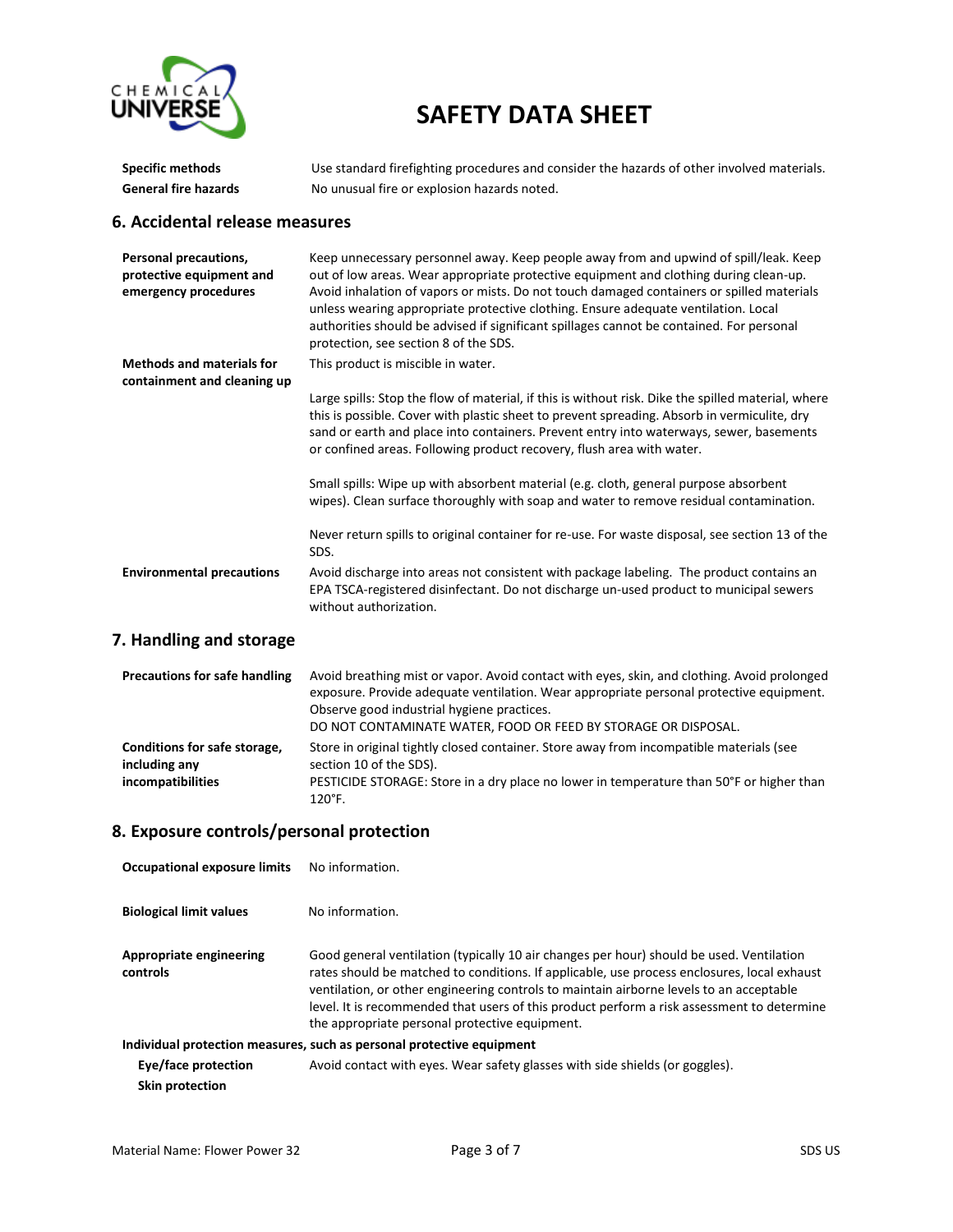

| Hand protection                   | Wear appropriate chemical resistant gloves PVC and Nitrile/butyl rubber are<br>recommended materials                                                                                                                                                                                                                                                  |
|-----------------------------------|-------------------------------------------------------------------------------------------------------------------------------------------------------------------------------------------------------------------------------------------------------------------------------------------------------------------------------------------------------|
| Other                             | Wear appropriate chemical resistant clothing. Use of an impervious apron is<br>recommended.                                                                                                                                                                                                                                                           |
| <b>Respiratory protection</b>     | In case of insufficient ventilation, wear suitable respiratory equipment.                                                                                                                                                                                                                                                                             |
| <b>Thermal hazards</b>            | Wear appropriate thermal protective clothing, when necessary.                                                                                                                                                                                                                                                                                         |
| General hygiene<br>considerations | When using do not smoke or use chewing tobacco. Always observe good personal hygiene<br>measures, such as washing after handling the material and before eating, drinking, and/or<br>smoking. Routinely wash work clothing and protective equipment to remove contaminants.<br>Contaminated work clothing should not be allowed out of the workplace. |

## **9. Physical and chemical properties**

| Appearance                       |                                   |
|----------------------------------|-----------------------------------|
| <b>Physical State</b>            | Liguid.                           |
| Color                            | Pale Yellow.                      |
| Odor                             | Pleasant. Detectable ammonia odor |
| <b>Odor threshold</b>            | Not available.                    |
| рH                               | $6 - 7$                           |
| Melting/freezing point           | Not available.                    |
| Initial boiling point and        | 200°F (93.3°C) estimated.         |
| boiling range                    |                                   |
| <b>Flash point</b>               | >201°F (93.9°C) estimated.        |
| <b>Evaporation rate</b>          | Not available.                    |
| <b>Flammability</b>              | Not available.                    |
| <b>Flammability Limits</b>       |                                   |
| Upper                            | Not available.                    |
| Lower                            | Not available.                    |
| Vapor pressure                   | Not available.                    |
| Vapor density                    | Not available.                    |
| Specific gravity (water=1)       | 1.0                               |
| Solubility in water              | Soluble.                          |
| <b>Partition coefficient</b>     | Not applicable                    |
| (n-octanol/water)                |                                   |
| <b>Auto-ignition temperature</b> | Not available.                    |
| <b>Decomposition temperature</b> | Decomposes on heating.            |
| <b>Viscosity</b>                 | Not available.                    |

## **10. Stability and reactivity**

| Reactivity                                   | This product is stable and non-reactive under normal conditions of use.                                          |
|----------------------------------------------|------------------------------------------------------------------------------------------------------------------|
| <b>Chemical stability</b>                    | Material is stable under normal conditions. Store in a cool dark place.                                          |
| <b>Possibility of hazardous</b><br>reactions | Hazardous polymerization does not occur.                                                                         |
| <b>Conditions to avoid</b>                   | Avoid storage in elevated temperatures. Keep away from heat, sparks, and open flame.                             |
| Incompatible materials                       | Strong oxidizing agents, anionic surfactants.                                                                    |
| <b>Hazardous decomposition</b><br>products   | Oxides of nitrogen and ammonia, carbon dioxide, carbon monoxide, and other low<br>molecular weight hydrocarbons. |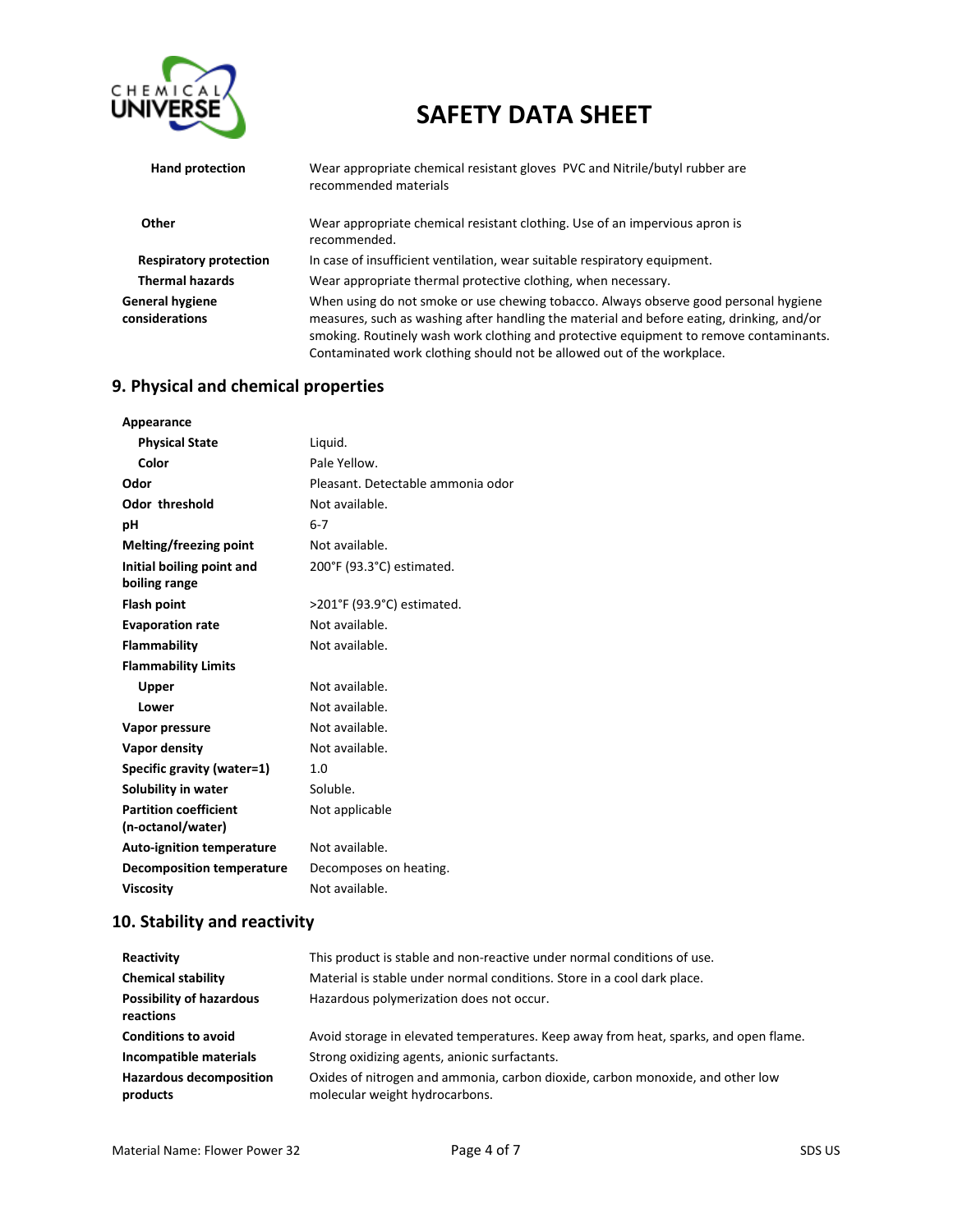

### **11. Toxicological information**

| Information on likely routes<br>of exposure                                        |                                                                 |
|------------------------------------------------------------------------------------|-----------------------------------------------------------------|
| Ingestion                                                                          | Do not ingest. Harmful if swallowed.                            |
| <b>Inhalation</b>                                                                  | Avoid inhaling mists. Harmful if inhaled.                       |
| Skin contact                                                                       | Can cause severe skin burns.                                    |
| Eye contact                                                                        | Can cause serious eye damage.                                   |
| Symptoms related to the<br>physical, chemical and<br>toxicological characteristics | Burning sensation, coughing, wheezing, and shortness of breath. |
| <b>Acute toxicity</b>                                                              | Harmful if swallowed or inhaled.                                |

| <b>Product Flower Power 32</b><br>(CAS mixture)                            |                          |                          |
|----------------------------------------------------------------------------|--------------------------|--------------------------|
| <b>Exposure Classification</b>                                             | <b>Route and Species</b> | LD <sub>50</sub>         |
| Acute                                                                      | Oral, rat                | 839 mg/kg (estimated)    |
| Acute                                                                      | Dermal, rabbit           | >5,000 mg/kg (estimated) |
| Acute                                                                      | Inhalation, rat          | 7.52 mg/L (estimated)    |
| *Estimates for product may be based on additional component data not shown |                          |                          |

| <b>Skin corrosion/irritation</b>                      | Can cause severe skin burns.                                   |                                                                                          |
|-------------------------------------------------------|----------------------------------------------------------------|------------------------------------------------------------------------------------------|
| Serious eye damage/<br>irritation                     | Can cause serious eye damage.                                  |                                                                                          |
| <b>Respiratory sensitization</b>                      | Not considered a respiratory sensitizer.                       |                                                                                          |
| <b>Skin sensitization</b>                             | Not considered a skin sensitizer.                              |                                                                                          |
| Germ cell mutagenicity                                | mutagenic or genotoxic.                                        | No data available to indicate product or any components present at greater than 0.1% are |
| Carcinogenicity                                       | Not considered a carcinogen.                                   |                                                                                          |
|                                                       | OSHA Specifically Regulated Substances (29 CFR 1910.1001-1050) | Not Listed.                                                                              |
| <b>Reproductive toxicity</b>                          | No data available.                                             |                                                                                          |
| Specific target organ toxicity<br>– single exposure   | No data available.                                             |                                                                                          |
| Specific target organ toxicity<br>- repeated exposure | No data available.                                             |                                                                                          |
| <b>Aspiration hazard</b>                              | No data available.                                             |                                                                                          |

## **12. Ecological information**

|                | <b>Ecotoxicity</b>                                                             |
|----------------|--------------------------------------------------------------------------------|
| Not classified | Active chemical components are toxic to aguatic life with long lasting effects |

| <b>Persistence and</b><br>degradability         | Readily biodegradable in an aerobic environment.                                                                     |
|-------------------------------------------------|----------------------------------------------------------------------------------------------------------------------|
| <b>Bioaccumulative potential</b>                | Not available. Not expected to readily accumulate in biological systems.<br>Easily oxidized and highly water-soluble |
| Partition coefficient n-octanol/water (log Kow) | Not applicable; No bi-phasic components in solution                                                                  |
| Mobility in soil                                | No data available. Expected to be highly mobile in saturated or<br>partially-saturated soils                         |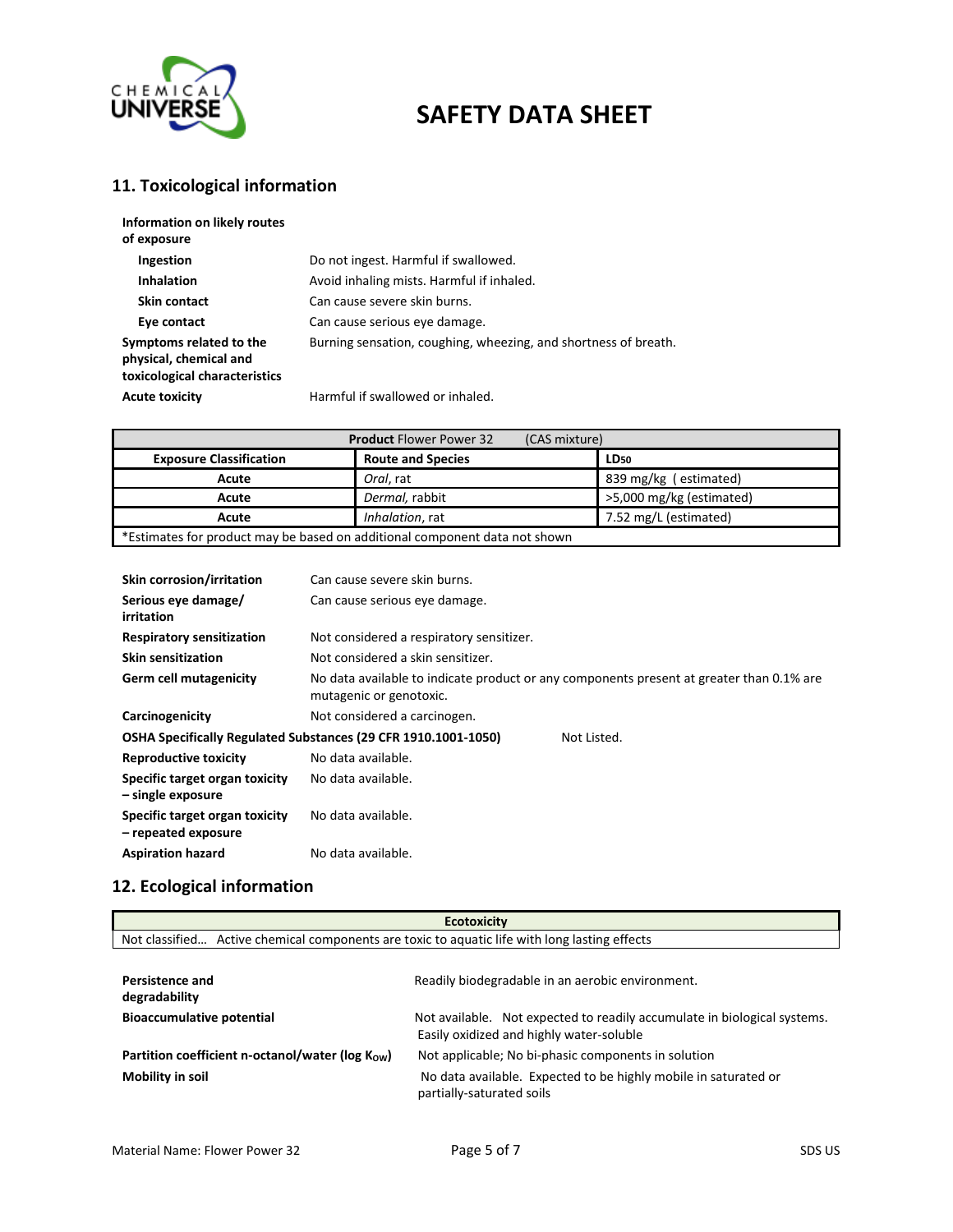

**Other adverse effects** Not available.

#### **13. Disposal considerations**

| <b>Disposal instructions</b>          | Collect and reclaim or dispose in sealed containers at licensed waste disposal site. Dispose<br>of contents/container in accordance with local/regional/national/international regulations.<br>Pesticide wastes are acutely hazardous. Improper disposal of excess pesticide, spray<br>mixture, or rinsate is a violation of Federal Law. If these wastes cannot be<br>disposed of by use according to label instructions contact your State Pesticide or<br>Environmental Control Agency, or the Hazardous Waste representative at the nearest EPA<br>Regional Office for guidance.<br>CONTAINER DISPOSAL - Nonrefillable Container. Do not reuse or refill this container. Clean<br>container promptly after emptying. Triple rinse empty container with water. Then offer for<br>recycling or reconditioning. If not available, puncture and dispose in a sanitary landfill. |
|---------------------------------------|---------------------------------------------------------------------------------------------------------------------------------------------------------------------------------------------------------------------------------------------------------------------------------------------------------------------------------------------------------------------------------------------------------------------------------------------------------------------------------------------------------------------------------------------------------------------------------------------------------------------------------------------------------------------------------------------------------------------------------------------------------------------------------------------------------------------------------------------------------------------------------|
| Local disposal regulations            | Dispose in accordance with all applicable regulations. This product contains a TSCA-<br>registered disinfectant chemical and is subject to restrictions                                                                                                                                                                                                                                                                                                                                                                                                                                                                                                                                                                                                                                                                                                                         |
| Hazardous waste code                  | The waste code should be assigned in discussion between the user, the producer and the<br>waste disposal company.                                                                                                                                                                                                                                                                                                                                                                                                                                                                                                                                                                                                                                                                                                                                                               |
| Waste from residues/unused<br>product | Dispose of in accordance with local regulations. Empty containers or liners may retain some<br>product residues. This material and its container must be disposed of in a safe manner.<br>(see: Disposal instructions).                                                                                                                                                                                                                                                                                                                                                                                                                                                                                                                                                                                                                                                         |
| <b>Contaminated packaging</b>         | Empty containers should be taken to an approved waste handling site for recycling or<br>disposal. Since emptied containers may contain product residue, follow label warnings<br>even after container is emptied.                                                                                                                                                                                                                                                                                                                                                                                                                                                                                                                                                                                                                                                               |

#### **14. Transport information**

US DOT **Not regulated as dangerous goods** 

#### **15. Regulatory information**

| US federal regulations                         |             |
|------------------------------------------------|-------------|
| SARA 302 Extremely hazardous substance         | Not listed. |
| <b>SARA 304 Emergency release notification</b> | Not listed. |
| <b>SARA 311/312 Hazard Categories</b>          |             |
| Immediate Hazard - Yes                         |             |
| Delayed Hazard - No                            |             |
| Fire Hazard - No                               |             |
| Pressure Hazard – No                           |             |
| Reactivity Hazard - No                         |             |
| SARA 313 (TRI reporting)                       | Not listed. |

**California Proposition 65**

 **WARNING** This product can expose you to chemicals including Methanol, which is known to the State of California to cause birth defects or other reproductive harm. For more information go to [www.P65Warnings.ca.gov.](http://www.p65warnings.ca.gov/)